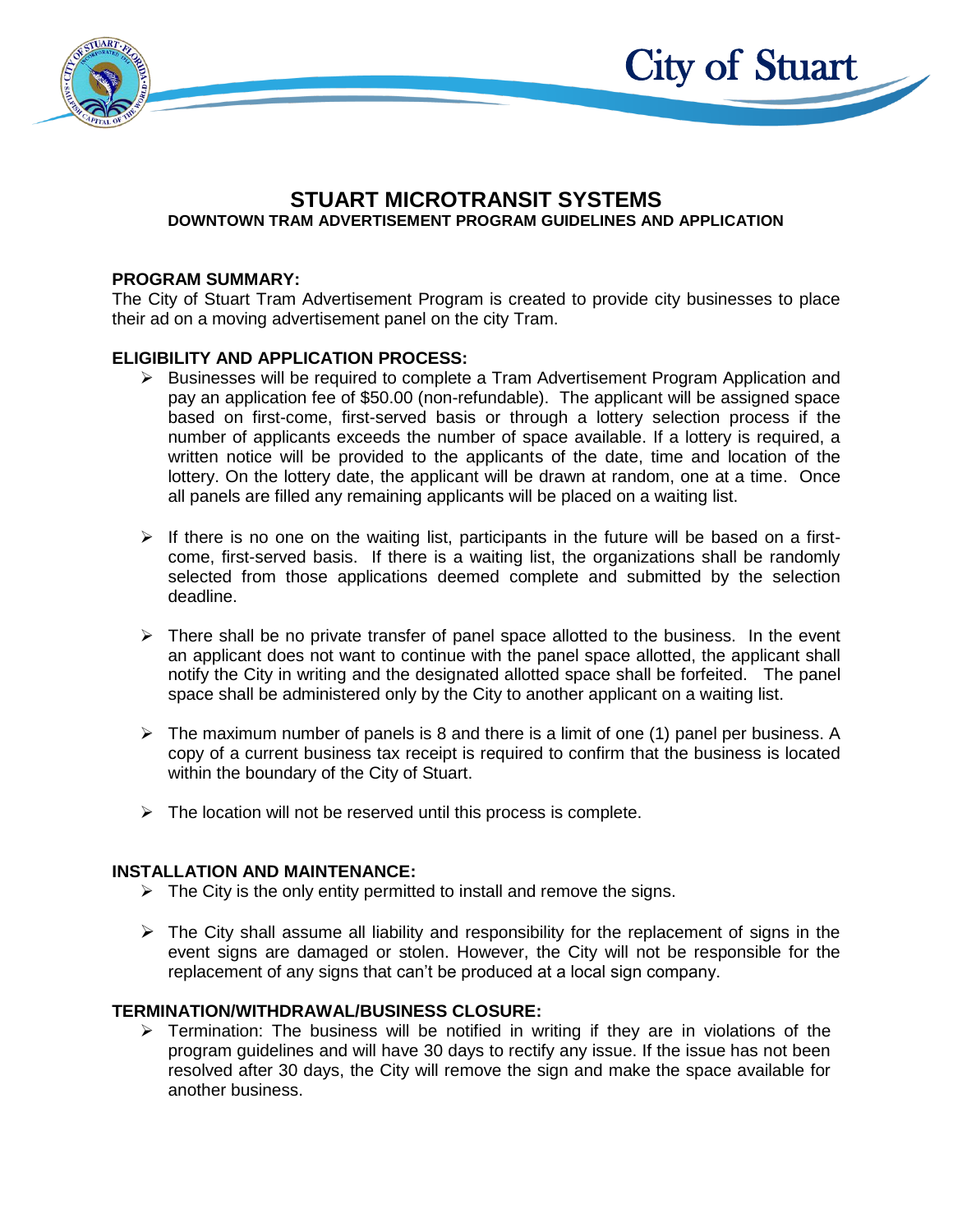- $\triangleright$  Withdrawal: A business that wishes to stop participating in the program must notify the Micro Transit Systems department in writing. Once notified, the City will remove the sign, making the space available for another business.
- ➢ Moving/Business Closure: A business that moves outside the area or ceases to operate will have their sign removed.
- $\triangleright$  There will be no refund for early termination or withdrawal from the program.
- $\triangleright$  If a business moves within the area and space is available for an ad, they may fill out an application if there is no one on the waiting list. If space is not available, the business will be placed on the waiting list.

### **DESIGN STANDARDS:**

- $\triangleright$  The City will provide one (1) blank aluminum sign.
- $\triangleright$  The business will be financially responsible for the design aspect of the sign. Any material may be used to decorate the sign, including paint or vinyl. There are no color and design restrictions however; the business name/logo is the only wording allowed on the sign.
- $\triangleright$  No wording or business logo should be placed within 1 inch of the bottom edge of the sign. This area will be covered by the mounting brackets. Sign measurements are 12  $\frac{3}{4}$ height (but bottom 1 inch is covered by frame)  $\overline{x}$  34  $\frac{1}{4}$  wide.



| 34 % " Width | 12 % " total Height<br>11 % Height ad space |
|--------------|---------------------------------------------|
|              | This 1" will not show                       |

- $\triangleright$  One side of the sign may be utilized.
- ➢ The business may use any sign or design company. Attached is a list of local sign companies for your convenience.
- ➢ The content or design on the sign must be pre-approved by the City prior to fabrication of the sign.
- $\triangleright$  The sign shall remain the property of the City and remains such during the design process, while located on the tram and after termination or withdrawal from the program.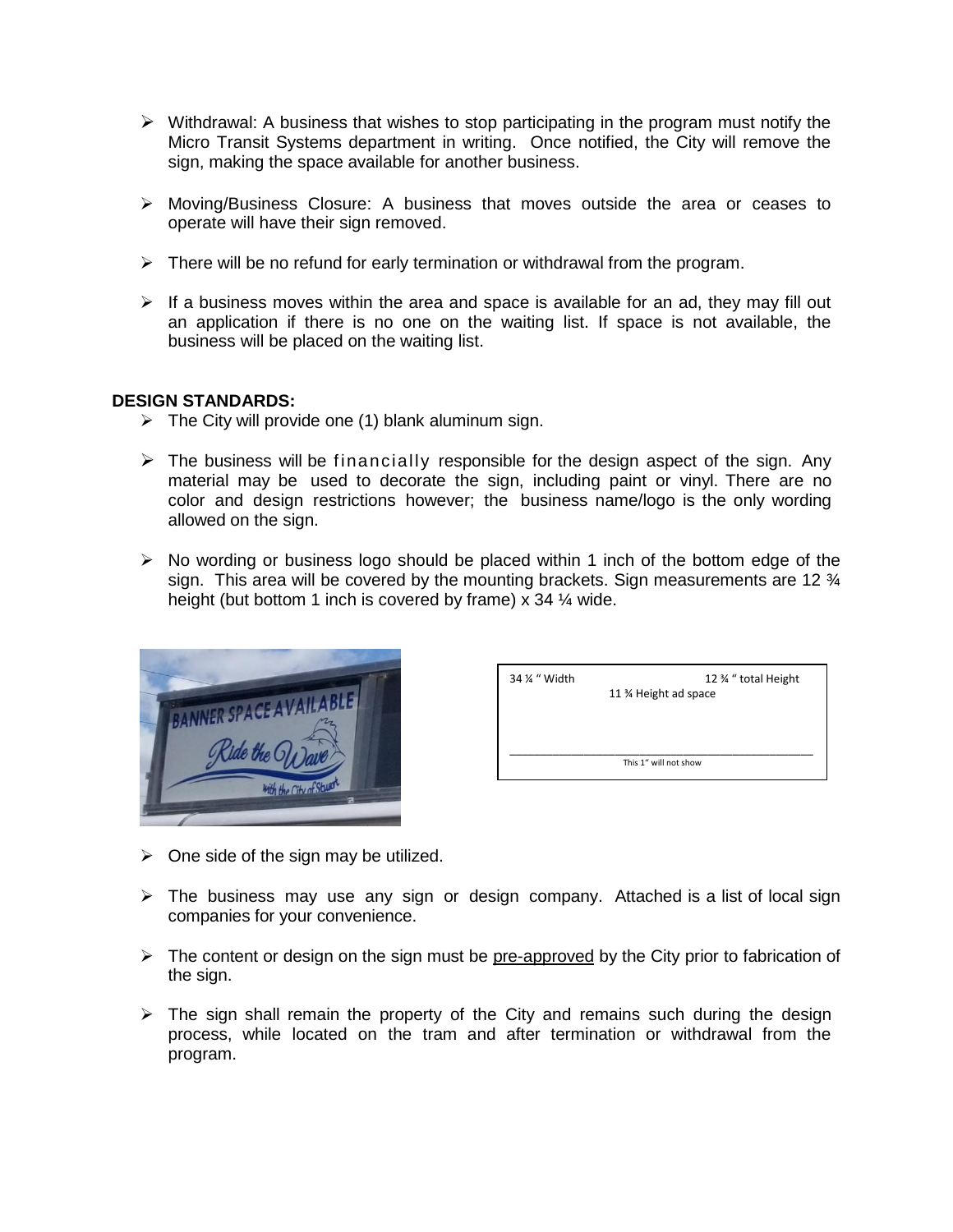## **CHANGES TO PROGRAM GUIDELINES**

Program guidelines are subject to change and participants may be notified.

## **MICRO TRANSIT SYSTEM TRAM ADVERTISEMENT PROGRAM APPLICATION**

| <b>BUSINESS INFORMATION</b>                          |          |  |  |
|------------------------------------------------------|----------|--|--|
| Name of Business:                                    |          |  |  |
| <b>Business Address:</b>                             |          |  |  |
| <b>Business Phone:</b>                               | Tax ID#: |  |  |
| <b>Business Website:</b>                             |          |  |  |
| <b>BUSINESS CONTACT PERSON / MANAGER INFORMATION</b> |          |  |  |
| Name:                                                |          |  |  |
| Phone:                                               |          |  |  |
| Email:                                               |          |  |  |
| PROPOSED SIGN LOCATION                               |          |  |  |

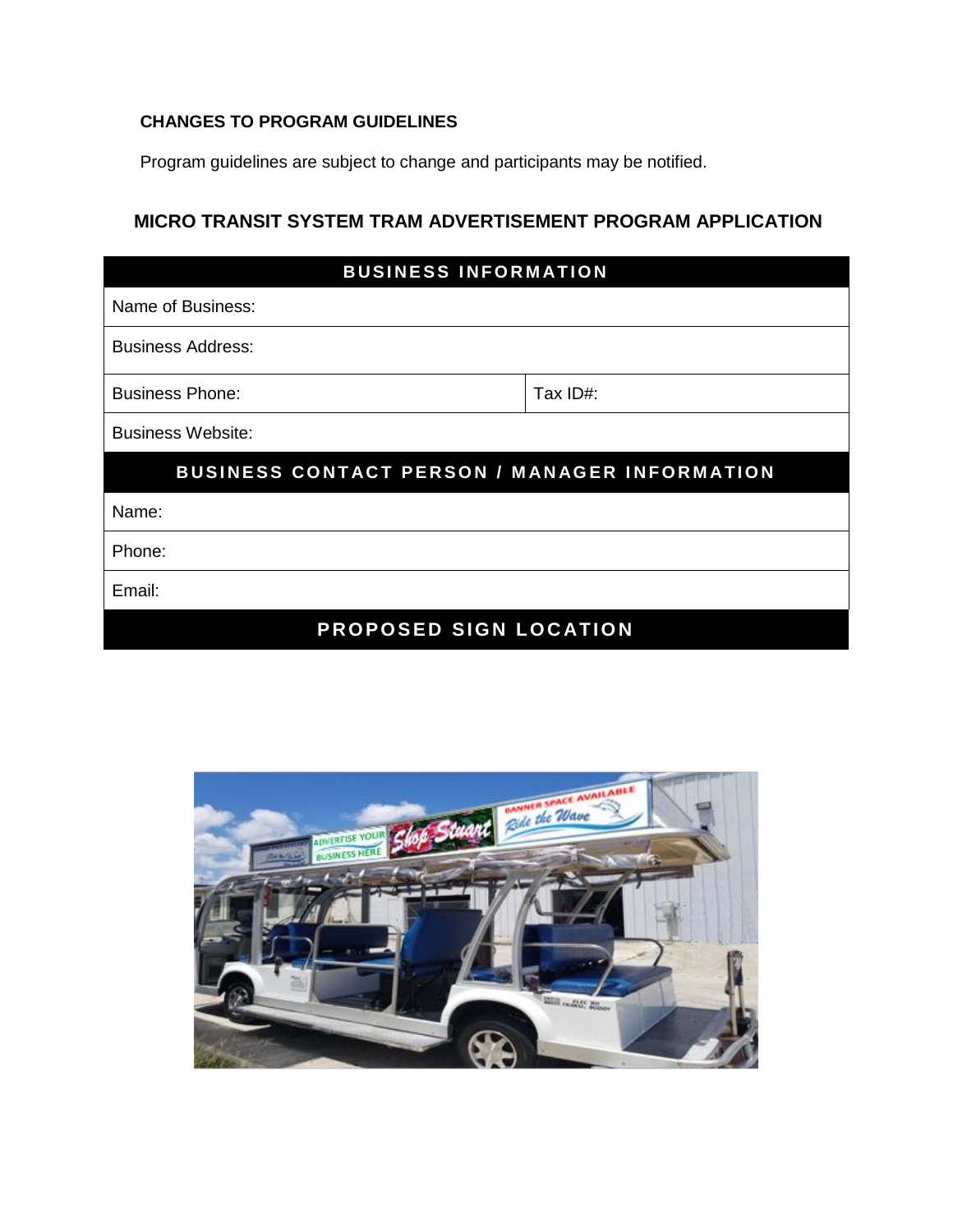## **AC K N O W L E D G E M E N T AN D AG R E E M E N T**

I hereby certify that I received and read the City of Stuart Tram Advertising Program Guidelines.

I understand my business is responsible for any printing, layout, design, maintenance and/or replacement costs associated with the business advertising sign.

 $\triangleright$  I understand the sign shall remain the property of the City and remains such during the design process, while located on the tram and after termination or withdrawal from the program.

Program guidelines and locations are subject to change without notice.

- $\geq$  \$50 application fee.
- ➢ \$200 monthly fee.

Applicant's Signature **Date** Date **Date** 

Print Name

Submit a completed application package to City Hall at 121 SW Flagler Avenue, Public Works, Attn: Paula Sesta, which includes the following:

- 1) Completed Tram Advertisement Program Guidelines and Application (non-refundable).
- 2) Completed MicroTransit Advertising Agreement.
- 3) Copy of current City Business Tax Receipt.
- 4) W-9 form (as applicable).

If you should have any questions, please call 772-600-1258**.**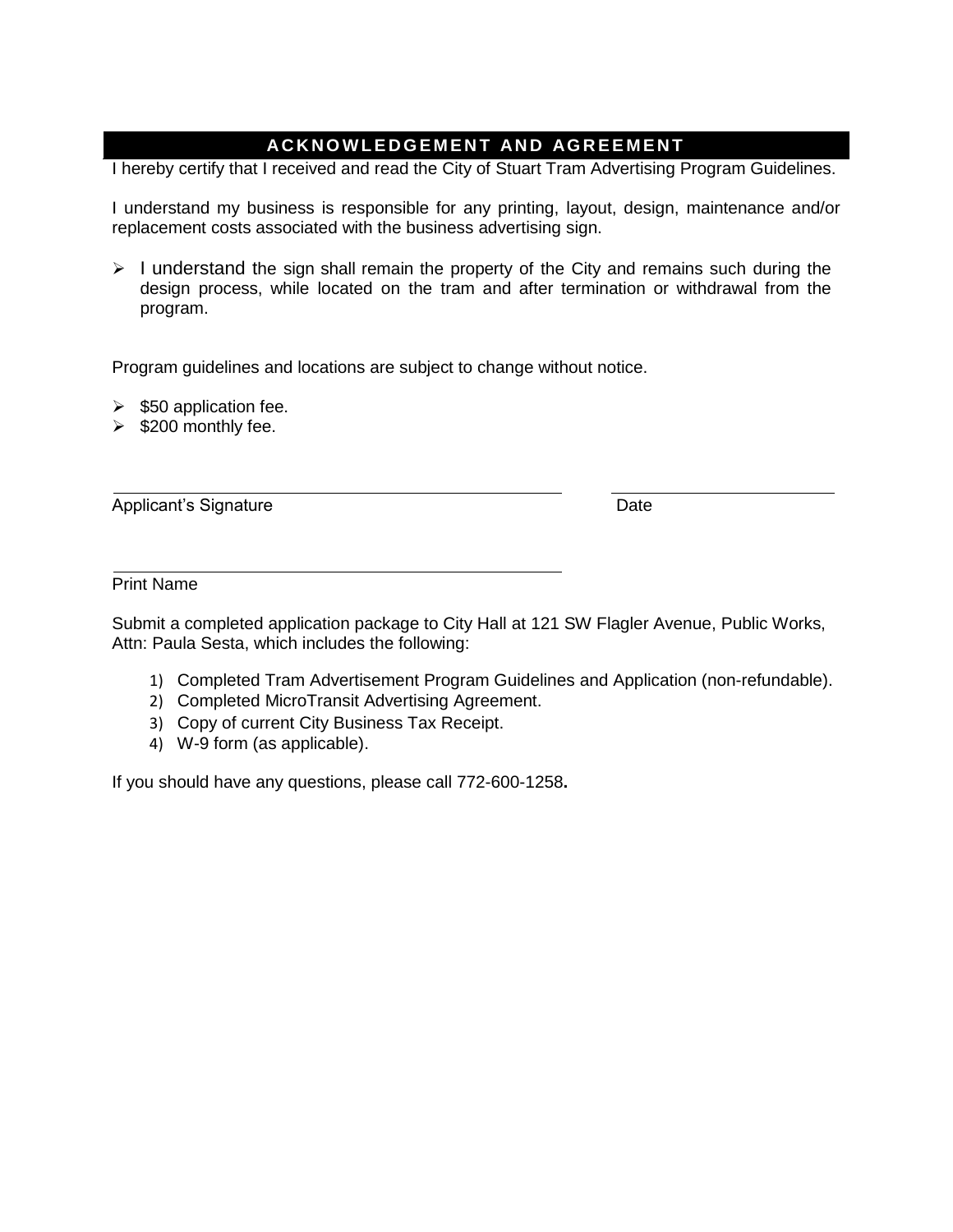### **Sign Companies:**

Ampersand Graphics 553 SE Monterey Rd, Stuart, FL 772-283-1359

Flamingo Signs LLC 4444 SE Commerce Ave, Stuart, FL 772-220-7377

Sign It! Inc. 639 NW Baker Road, Stuart, FL 772-692-2866

Sign-A-Rama Stuart 2201 SE Indian Street, Stuart, FL 772-223-1540

Sign Store & More 1784 NW Federal Hwy, Stuart, FL 772-692-2323

D-Signs, LLC 911 SE Hillcrest Ave, Stuart, FL 772-287-9052

Banner Sign & Laminating Inc. 2217 S Kanner Hwy, Stuart, FL 772-286-1390

Sign Jungle 3347 SE Federal Hwy, Stuart, FL 772-220-8555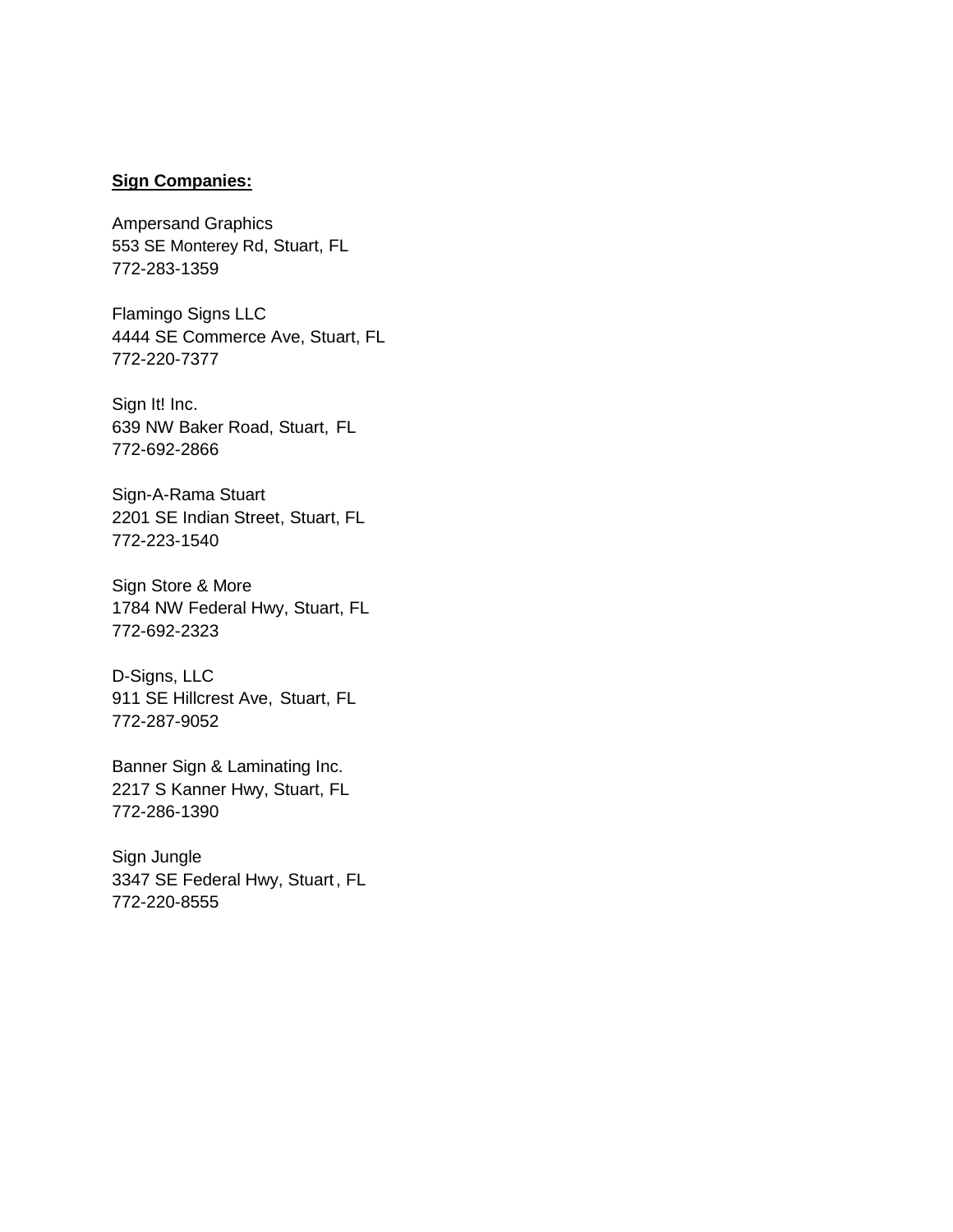

# **STUART MICROTRANSIT SYSTEMS ADVERTISING AGREEMENT**

| (the "Agreement"), is made and entered into as of the <u>s</u> day of                                 |       |         | $\therefore$ 20 $\qquad$ , by and    |               |
|-------------------------------------------------------------------------------------------------------|-------|---------|--------------------------------------|---------------|
| between,                                                                                              | whose | mailing | address                              | $\frac{1}{1}$ |
|                                                                                                       |       |         | (the "Organization") and the City of |               |
| Stuart, a Florida Municipality, whose mailing address is 121 SW Flagler Avenue, Stuart, Florida 34994 |       |         |                                      |               |
| ("City").                                                                                             |       |         |                                      |               |

### **Witnesseth**

**Whereas**, The Organization is located in the City of Stuart geographic limits and is currently a member of the DID program; and

**Whereas**, the City has established a trial advertising program to offset expenses related to the operation of the tram program within the City; and

**Whereas**, the City will provide eight advertising panels on the downtown tram; and

**Whereas**, the Organization desires to place an advertisement in one of the eight panels located on the downtown tram.

**Now, therefore**, in consideration of the foregoing, and of other good and valuable consideration, the receipt and sufficiency of which are hereby acknowledged, he parties agree as follows: and benefits set forth in this Agreement, and for continued friendship and comity; and for other good and valuable consideration, the receipt and sufficiency of which is hereby acknowledged, the CRA and Organization agree as follows:

1. Term. The term shall be for a total of six months. At the expiration of the six-month period, the agreement shall terminate and the Organization shall not have any vested rights to continue advertising. At the end of the term, the Organization shall be responsible to submit a new application and participate in the selection process if it desires to pursue an opportunity to advertise again.

2. Duration: The parties agree that the advertising shall only take place during the normal operational hours for the specified tram. Nothing in this agreement guarantees a certain number of hours or the exact location of the tram other than it can be anticipated that the tram will generally follow its scheduled route during the published operating hours. This agreement will not provide tram advertising during special events. Special events shall be considered premium rates and if space is available it shall be offered to the current advertisers on a first come first serve basis.

- 3. Fees and Payment. In consideration of the publishing of the Advertisement, Organization agrees to pay the City on the following basis:
	- a. Base Rate: \$ per month for six months. Payment shall be made in advance on a quarterly basis.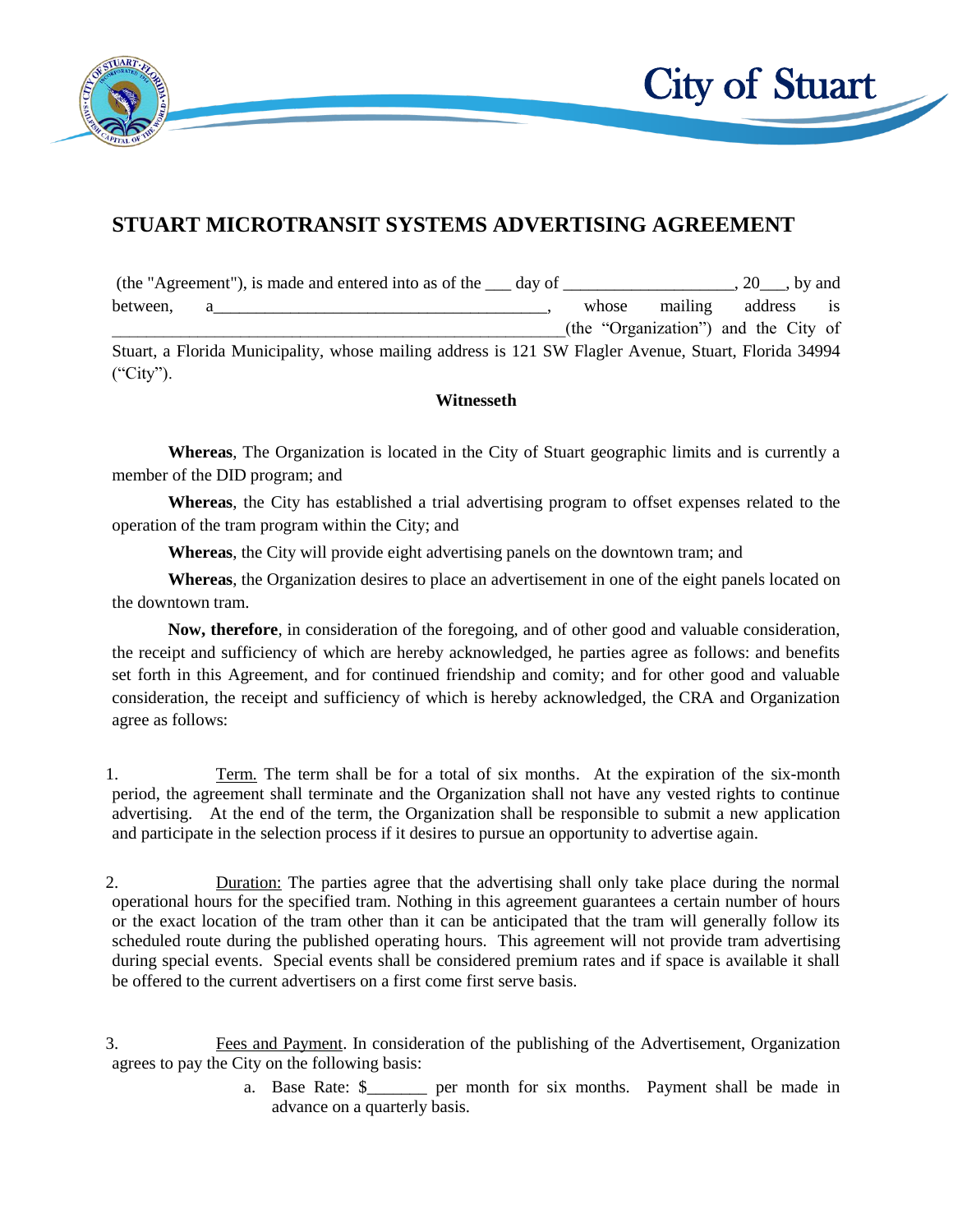#### b. Premium Rate: \$

The first quarterly payment shall be due within ten days of the selection process. If payment is not made, the City shall have the right to select the next organization. Future payments shall be due on the first day of the quarter and failure to timely make same shall give the City the right to terminate the balance of the agreement without further notice.

4. Content evaluation. The City shall adopt and may amend from time to time guidelines for the sizes, placements and formats of each advertisement. Products and messages must be suitable and appropriate for the broader population and in line with the values of the City of Stuart community and City objectives. The Advertisements and the accompanying art must be legal, meet the City standards and not represent, portray or promote:

- a. A contravention of any legislation or regulation.
- b. Tobacco or tobacco products including vaping, marijuana and CDB oils.
- c. Political or religious advertising.
- d. Weapons
- e. Adult content as evaluated by the City representative.
- f. Gambling
- g. Alcohol
- h. A message that demeans or discourages the use of public transport
- i. A message that demeans public transport users
- j. A message that promotes unacceptable behavior to or on the transport vehicle.
- k. A message that poses either a danger to or confusion to traffic or a risk to health safety or the public generally
- l. A message that can be deemed offensive or demeaning to a specific community group.
- m. Messages that propose a commercial transaction which contains information that is false, misleading or deceptive.
- n. Promotes unlawful or illegal goods, services or activities.
- o. The message implies or declares an endorsement by the City of Stuart without the prior written authorization of the City Commission.
- p. The advertisement is obscene as a matter of law or depicts or describes in a patently offensive manner sexual or excretory activities.
- q. The advertisement or information is defamatory or libelous or violates a right of privacy.

5. Right to Refuse Unacceptable Advertising. The City reserves the absolute right to reject any advertisement of any reason at any time even though a reservation has been previously acknowledged and reuse any advertisement that does not completely conform to every detail, instruction, method and guideline determined by the City.

6. Truth in Advertising. Organization is solely responsible for any legal liability arising out of or relating to (1) the advertisement, and/or (2) any material to which users can acquire through the advertisement. The organization specifically represents and warrants that the advertisement complies with the City's advertising standards, and that it holds all of the necessary rights to permit the use of the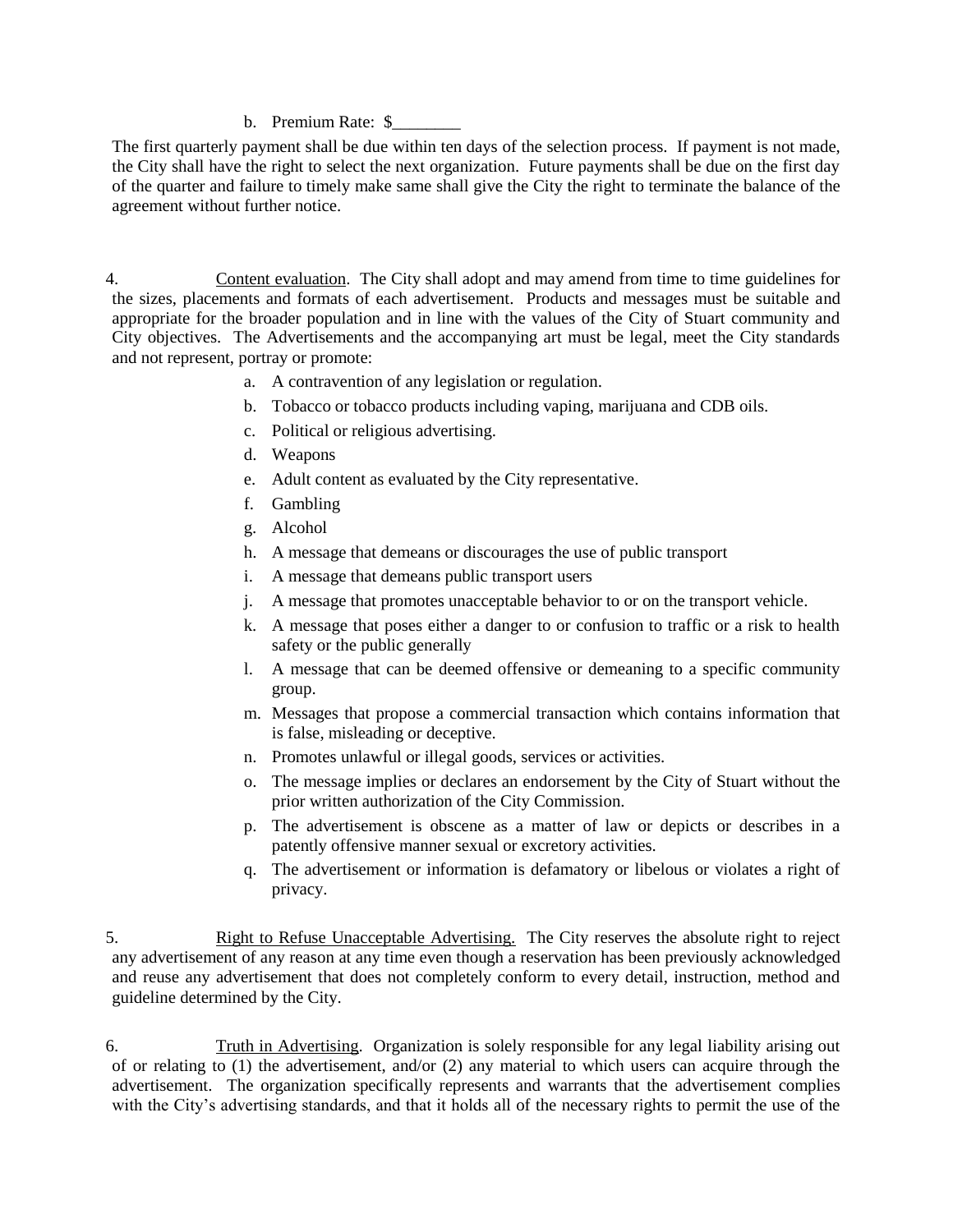advertisement by the City for the purpose of this Agreement; and that the use, reproduction, distribution, or transmission of the advertisement will not violate any laws or any rights of any third parties, including but not limited to such violations as infringement or misappropriation of any copyright, patent, competition, defamation, invasion of privacy or rights of celebrity, violation of any antidiscrimination law or regulation, or any other right of any person or entity.

- 7. Limitation on Damages. In no event will the City be liable to the organization or any beneficiary of the advertisement for any special, incidental or consequential damages, whether based on breach of contract, tort (including negligence), or otherwise, and whether or not the City has been advised of the possibility of such damage.
- 8. Independent Contractor. The relationship between the parties is that of independent contractors and nothing contained in this Agreement shall be construed as creating any other relationship whatsoever between the organization and the City. In particular, nothing in this Agreement shall be construed to place the Organization and City in a relationship as partners, joint venturers, employer and employee, or principal and agent, respectively.
- 9. Indemnification. The Organization agrees to indemnify, hold harmless, and defend the City, including its agents, employees, and elected and appointed officials, from and against any and all claims, liabilities, losses, demands, damages, expenses, fees, fines, penalties, suits, proceedings, actions and cost of actions, including attorneys' fees for trial and on appeal, of any kind and nature arising or growing out of or in any way connected with or related to this Agreement.
- 10. Governing law. This Agreement shall be governed by and construed in accordance with the laws of the State of Florida. Exclusive venue in any action to construe or enforce the provisions of this Agreement shall be in the circuit court of and for Martin County, Florida.
- 11. Savings clause. If any term or provision of this Agreement is held to be invalid or unenforceable by a court of competent jurisdiction, the remainder shall remain in full force and effect.
- 12. General Representations and Warranties. Each party hereby represents and warrants to the other party that it is duly organized, validly existing, and has the full and unrestricted power and authority, corporate and otherwise, to execute and deliver this Agreement and to perform all of its obligations under this Agreement. This Agreement, and the parties' responsibilities under it, may not be assigned or subcontracted.
- 13. Waiver. No failure or delay on the part of a party in exercising any right, power or privilege hereunder and no course of dealing between the parties shall operate as a waiver thereof; nor shall any single or partial exercise of any right, power or privilege hereunder preclude any other or further exercise thereof or the exercise of any other right, power or privilege. The rights and remedies herein expressly provided are cumulative and not exclusive of any other rights or remedies which a party would otherwise have at law or in equity or otherwise.
- 14. Notices. All notices required or anticipated under this Agreement shall be sent certified mail, return receipt requested, and to the following respective offices: